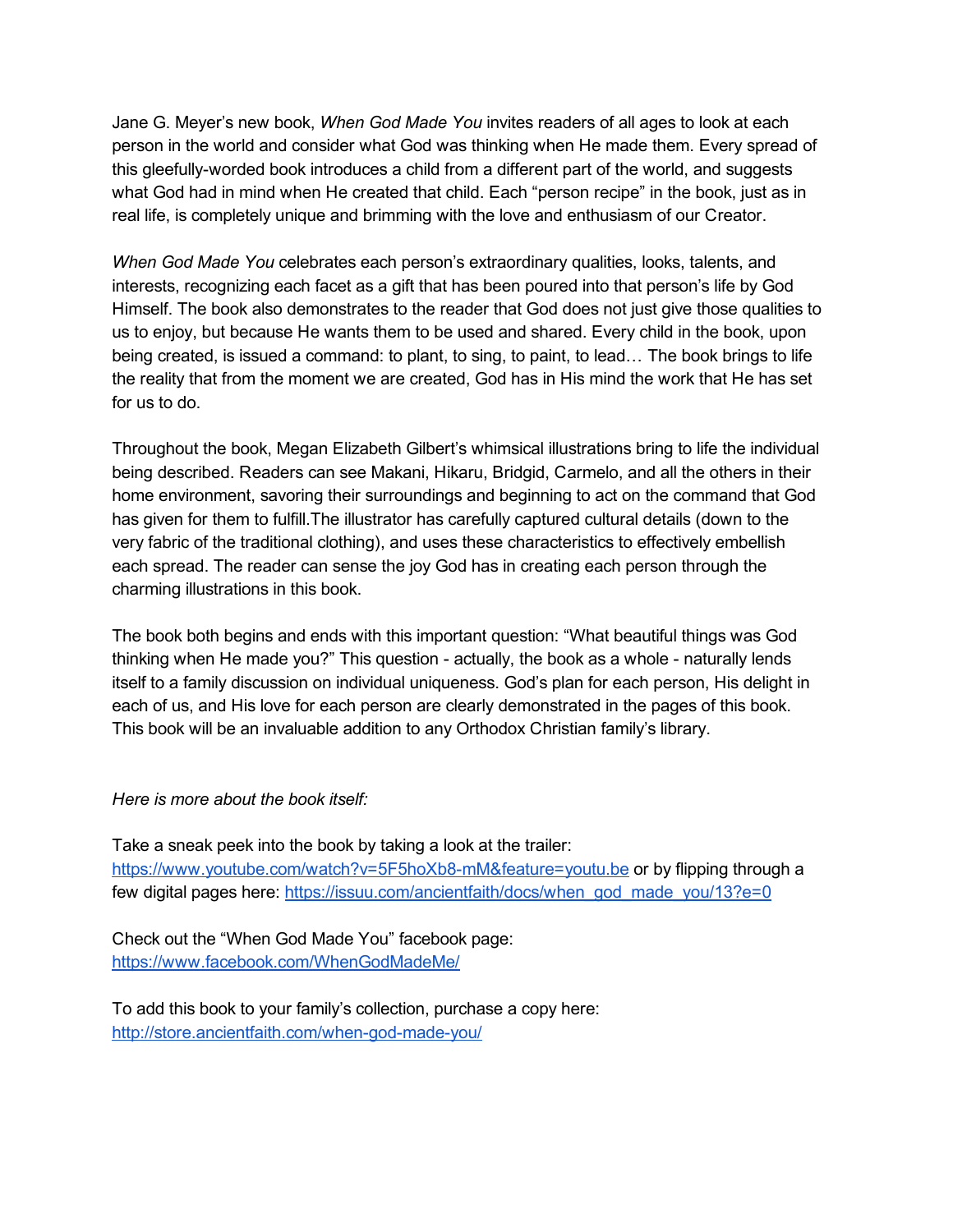*Here are a few activities that you and your family can do together after reading "When God Made You:"*

Have each member of your family draw a self-portrait and write (or describe) what God was thinking about when He made them. Hang the self-portraits up where you can all see them and enjoy them. Find ideas of unique ways to display them here: http://www.helpyoudwell.com/blog/2015/9/30/12-ways-to-display-kids-artwork

Encourage each family member to celebrate the other members of the family. Allow each person to write their version of God's recipe for every other member of the family. What did God think of when He made the other members? Write the "recipes" on recipe cards such as this (print on cardstock): [http://www.antiochian.org/sites/default/files/when\\_god\\_made\\_you\\_recipe\\_card.pdf](http://www.antiochian.org/sites/default/files/when_god_made_you_recipe_card.pdf). After you're finished, read the recipes together and talk about what you've written, celebrating the great things God has created in each member of the family. Display the recipe cards near your self-portraits.

Work together to make lists of words that describe each member of the family. These lists can have some similarities to each other, but should largely unique, just as the person they describe is unique from the rest of the family. Order (or create your own) a canvas art piece for each family member, featuring their name and descriptive words, as suggested here: http://www.iheartcraftythings.com/2013/07/god-made-you-subway-art-canvases.html?m=1

Challenge each member of the family to take this idea one step further: Ask each person to think of someone they don't get along with very well. Instead of thinking of how much they don't like the person, have them make a list of the good things that God has put into that person. What was God thinking when He made them? (This is an excellent way to realize that God has created EVERYONE, and to look for the positive even in those whom we struggle to love.) Take some time to pray for the people who you have a hard time getting along with. After making the list of great things God put into the person/people you struggle to love, tuck the list(s) away somewhere that can be re-visited when the going gets tough with the individual(s) again. Re-visit the list to add more great things, as you think of them! And, as Fr. Andrew Harmon says in http://www.antiochian.org/love-your-enemies, keep focusing on the GOOD thing(s)!

Look at what the Scriptures have to say about God creating us uniquely. For example, read Genesis 1: 27-28, Psalm 118:73-74, Psalm 138:13-16, Job 33:4, Isaiah 64:7, Jeremiah 1:4-5, Jeremiah 36:11, Romans 8:28-30, Romans 12:6-8, and Ephesians 2:10. Select one to focus on as a family and create a piece of wall art together featuring that Scripture. Find Scripture wall art ideas here: https://www.pinterest.com/explore/scripture-wall-art/

This song called "Fearfully and Wonderfully Made" combines many Scriptures as a sort of lullaby from God to each of the people He has created: <https://www.youtube.com/watch?v=igYWIzrC9Ko>